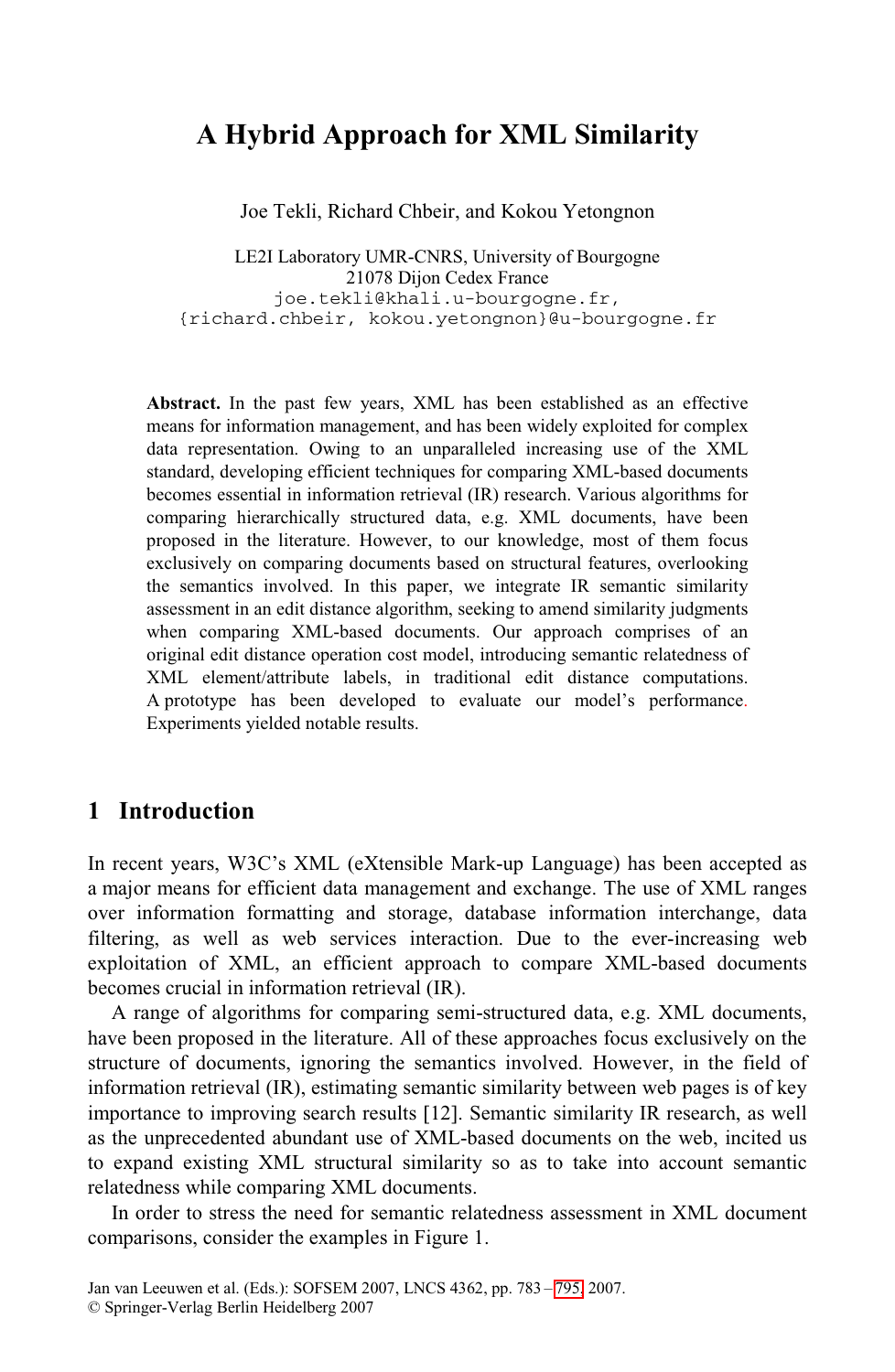

**Fig. 1.** Examples of XML documents

Using traditional edit distance computations, the same structural similarity value is obtained when document *A* is compared to documents *B* and *C* (Structural similarity computations are detailed in Section 3.2). However, despite having similar structural characteristics, one can obviously recognize that sample document *A* shares more semantic characteristics with document *B* than with *C*. For example, in Figure 1, pairs *Academy-College* and *Professor-Lecturer*, from documents *A* and *B*, are semantically similar whil*e Academy-Factory* and *Professor-Supervisor*, from documents *A* and *C*, are semantically different. It is such *semantic resemblances/differences* that we aim to take into consideration while estimating similarity between XML documents.

In this study, we integrate semantic similarity assessment in a structured XML similarity approach, in order to provide an improved XML similarity measure for comparing heterogeneous XML documents<sup>1</sup>. The remainder of this paper is organized as follows. Section 2 briefly reviews background in both XML structural similarity approaches and IR semantic similarity methods. Section 3 develops our integrated semantic and structure based XML similarity approach. Section 4 presents our prototype and experimental tests, followed by the conclusion in Section 5.

## **2 Background**

j

### **2.1 XML Data Model**

XML documents represent hierarchically structured information and can be modeled as Ordered Labeled Trees (OLTs) [22]. Nodes in a traditional DOM (Document Object Model) ordered labeled tree represent document elements and are labeled with corresponding element tag names. Element attributes mark the nodes of their containing elements. However, to incorporate attributes in their similarity computations, [14, 24] have considered OLTs with distinct attribute nodes, labeled with corresponding attribute names. Attribute nodes appear as children of their encompassing element nodes, sorted by attribute name, and appearing before all subelement siblings [14]. In addition, both [14] and [7] agree on disregarding element/attribute values while studying the structural properties of XML documents.

<sup>&</sup>lt;sup>1</sup> We note by *heterogeneous XML document*, one that doesn't conform to a given grammar (DTD or XML Schema), which is the case of a lot of XML documents found on the web [12].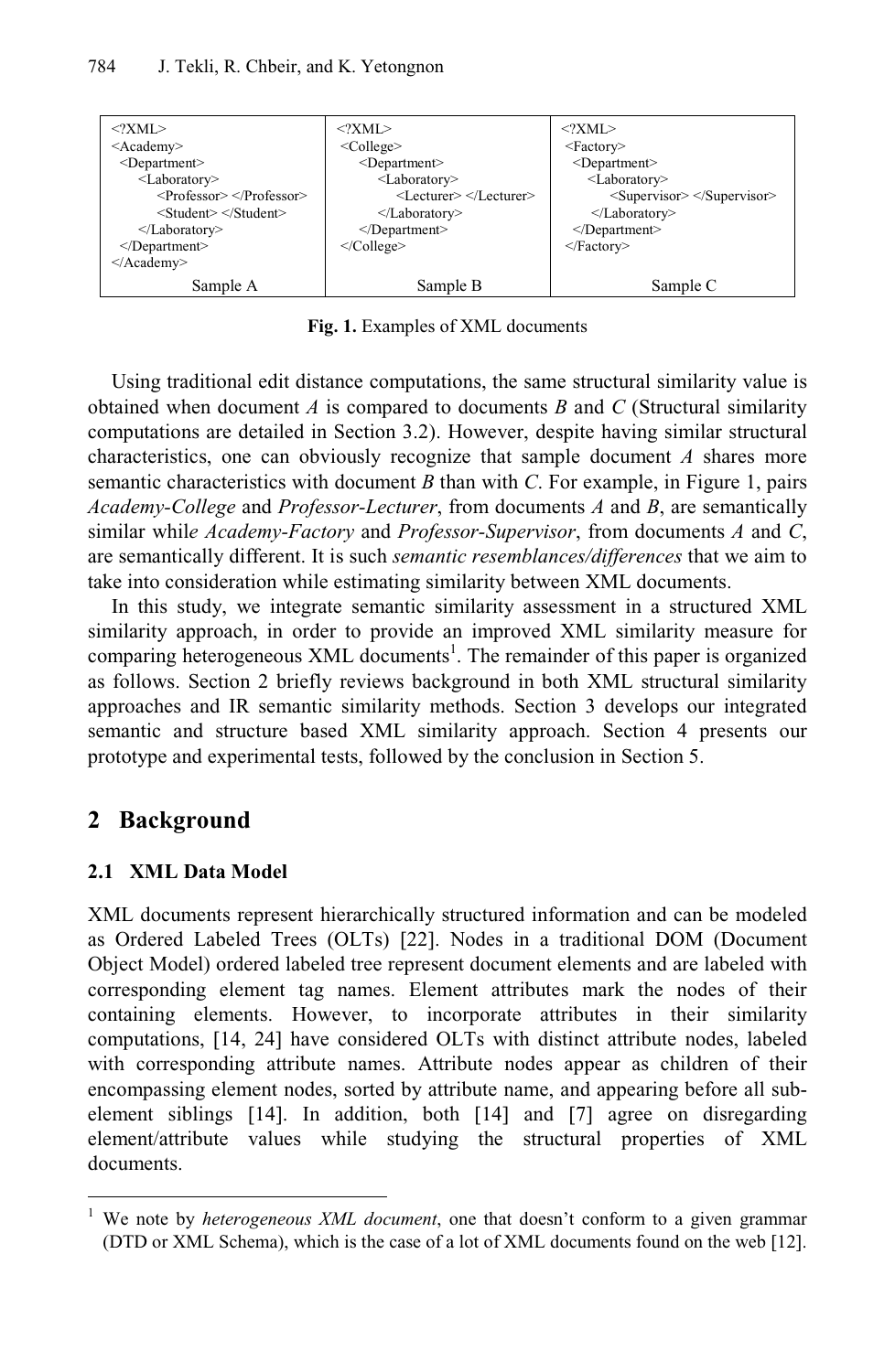#### **2.2 XML Structural Similarity**

Various methods, for determining structural similarities between hierarchically structured data, particularly XML documents, have been proposed. Most of them derive, in one way or another, the dynamic programming techniques for finding edit distance between strings [10, 20]. In essence, all these approaches aim at finding the cheapest sequence of edit operations that can transform one tree into another. Nevertheless, tree edit distance algorithms can be distinguished by the set of edit operations that are allowed as well as overall complexity and performance levels. Early approaches [23, 19] allow insertion, deletion and relabeling of nodes anywhere in the tree. However, they're relatively greedy in complexity<sup>2</sup>. [4, 6] restrict insertion and deletion operations to leaf nodes and add a move operator that can relocate a sub-tree, as a single edit operation, from one parent to another. However, corresponding algorithms do not guaranty optimal results. Recent work by Chawathe [5] restricts insertion and deletion operations to leaf nodes, and allows the relabeling of nodes anywhere in the tree, while disregarding the move operation. The overall complexity of [5]'s algorithm is of  $O(N^2)$ . Nierman and Jagadish [14] extend the approach of [5] by adding two new operations: insert tree and delete tree to allow insertion and deletion of whole sub-trees within in an OLT. [14]'s overall complexity simplifies to  $O(N^2)$  despite being conceptually more complex than its predecessor. An original structural similarity approach is presented in [7]. It disregards OLTs and utilizes the Fast Fourier Transform to compute similarity between XML documents. Yet, the authors didn't compare their algorithm's optimality to existing edit distance approaches.

#### **2.3 Semantic Similarity**

j

Measures of semantic similarity are of key importance in evaluating the effectiveness of web search mechanisms in finding and ranking results [12]. In the fields of Natural Language Processing (NLP) and Information Retrieval (IR), knowledge bases (thesauri, taxonomies and/or ontologies) provide a framework for organizing words (expressions) into a semantic space [8]. Therefore, several methods have proposed to determine semantic similarity between concepts in a knowledge base. They can be categorized as: edge-based approaches and node-based approaches.

The edge-based approach is a natural and straightforward way to evaluate semantic similarity in a knowledge base. [15, 9] estimate the distance between nodes corresponding to the concepts being compared: the shorter the path from one node to another, the more similar they are. Nevertheless, a widely known problem with the edge-based approach is that it often relies on the notion that links in the knowledge base represent uniform distances [16, 8]. In real knowledge bases, the distance covered by a single link can vary with regard to network density, node depth, link type and information content of corresponding nodes [17, 8].

<sup>&</sup>lt;sup>2</sup> For instance the approach in [17] has a time complexity  $O(|A||B| \text{ depth}(A) \text{ depth}(B))$  when finding the minimum edit distance between two trees *A* and *B* ( $|A|$  and  $|B|$  denote tree cardinalities while  $depth(A)$  and  $depth(B)$  are the depths of the trees).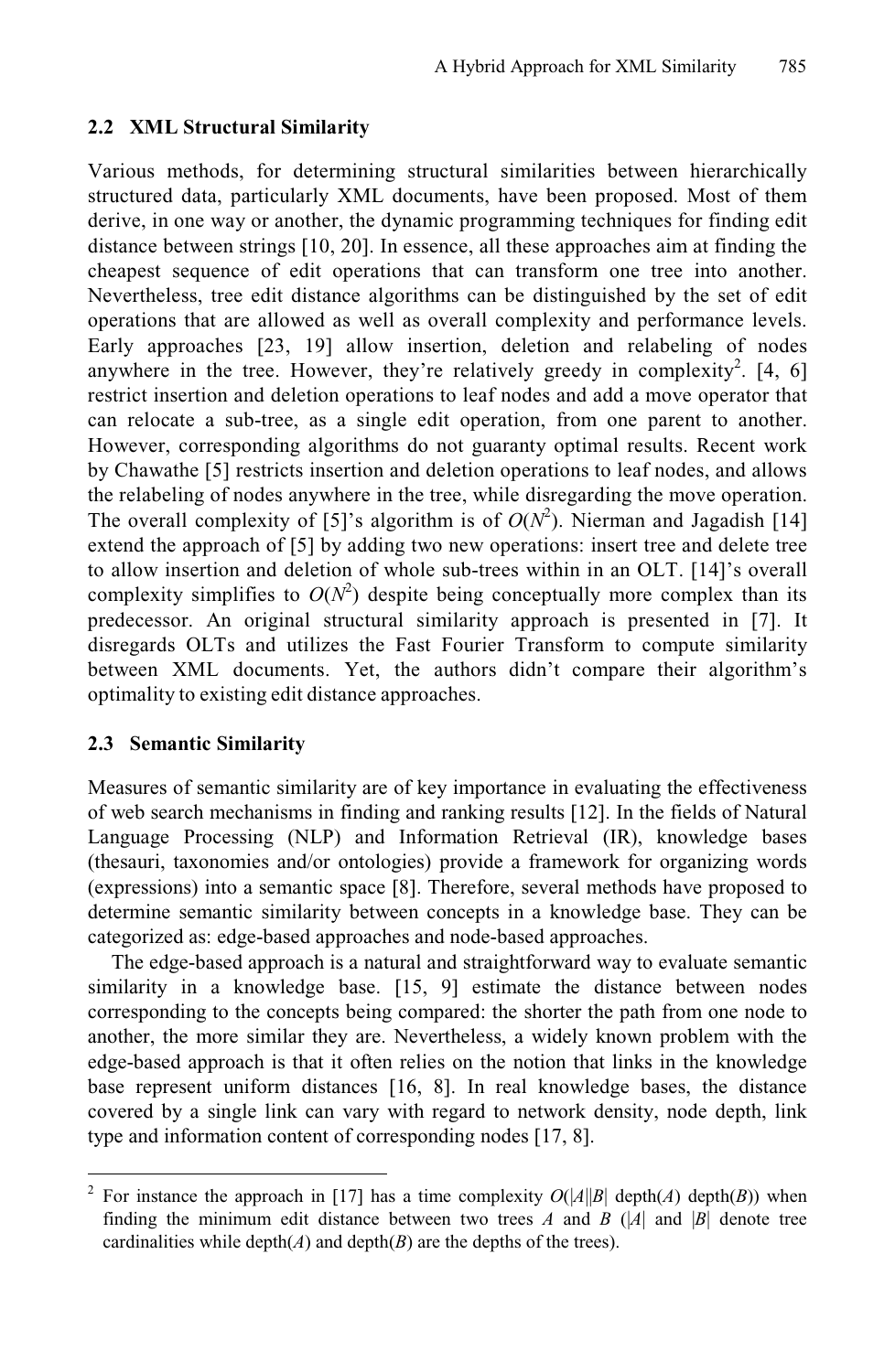On the other hand, node-based approaches get round the problem of varying link distances. In [16], Resnick puts forward a central node-based method, where the semantic similarity between two concepts is approximated by the information content of their most specific common ancestor<sup>3</sup>. Resnick's experiments [16] show that his similarity measure is a better predictor of human word similarity ratings, in comparison with a variant of the edge counting method [15, 9]. Resnick [16] adds that his measure is not sensitive to the problem of varying distances, since it targets the information content of concepts rather than their distances from one another. Improving on Resnick's method [16], Lin [11] presents a formal definition of the *intuitive* notion of similarity, and derives an information content measure from a set of predefined assumptions regarding *commonalities* and *differences*. Lin's experiments [11] show that the latter information content measure yields higher correlation with human judgment in comparison with Resnick's measure [16]. Furthermore, Lin's measure is generalized by Maguitman *et al.* [12] to deal with ontologies of hierarchical (made by IS-A links) and non-hierarchical components (made by cross links of different types), the Lin measure (as most semantic similarity measures) targeting hierarchical structures (taxonomies).

In recent years, there have been a few attempts to integrate semantic and structural similarity in the XML comparison process. The authors in [2, 3, 18] identify the need to support tag similarity (synonyms and stems) instead of tag syntactic equality while comparing XML documents. However, [2, 3, 18] consist of heuristic approaches which disregard the edit distance computations (w.r.t. structure) and only consider the synonymy/stem relations (w.r.t. semantic similarity).

In this study, we aim to combine IR semantic similarity (taking into account the various semantic relations encompassed in the taxonomy/ontology considered in the comparison process) and an edit distance structural similarity algorithm, in order to define a semantic/structural similarity measure for comparing XML documents.

## **3 Proposal**

j

Our approach consists of an original edit distance operation cost model in which semantic relatedness of XML element/attribute labels is introduced in traditional edit distance computations. In Section 3.1, we present the edit distance process utilized in our study. Then, Section 3.2 develops our integrated semantic/structure based method.

### **3.1 Structural Similarity**

Our investigations of the various structural similarity methods proposed in the literature led us to adopt Chawathe's approach [5], his algorithm's performance being recognized and, therefore, further specialized by Nierman and Jagadish [14]. In addition, Chawathe's approach [5] is a direct application of the famous Wagner-Fisher algorithm [20], which optimality was accredited in a broad variety of computational applications [1, 21], updated to take into account tree structures

<sup>&</sup>lt;sup>3</sup> Note that the *information content* of a concept/class is approximated by estimating the probability of occurrence of the concept/class words in a text corpus.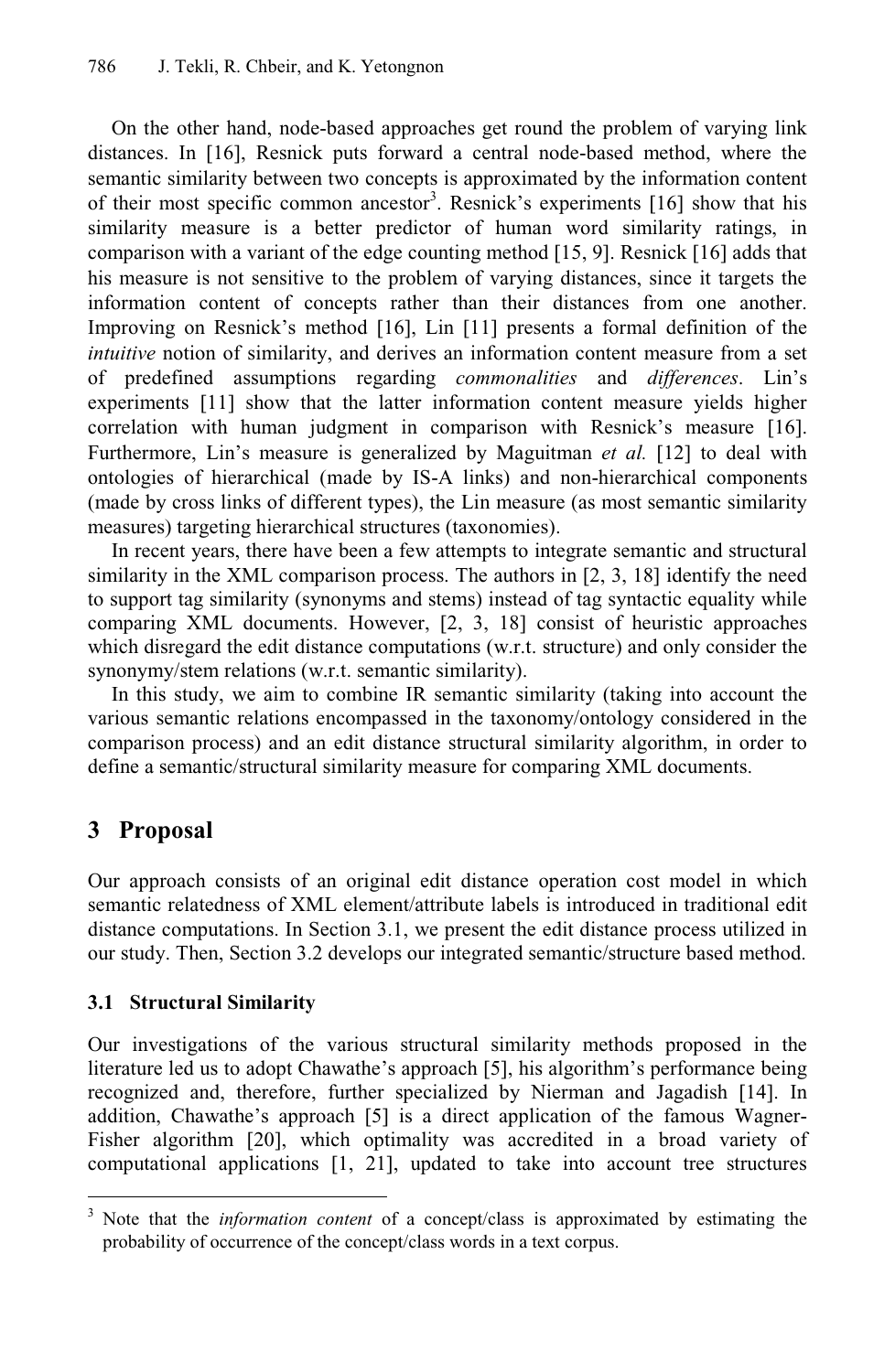([20] being originally designed for sequence/string comparisons). Note that integrating semantic similarity assessment in Chawathe's algorithm [5] denotes a straightforward integration of semantic similarity in [14]'s approach, the latter being a *strict generalization* of the former. On the other hand, we adopt Nierman and Jagadish's XML data model [14]. Figure 2 shows the trees corresponding to the XML document samples presented in Figure 1. In fact, we are in agreement with [7, 14]'s decision to disregard element/attribute values while focusing on the structural properties of XML documents adding that, in order to compare element/attribute values, corresponding types should be previously known, which requires prior knowledge of related XML schemas (recall that this study focuses on comparing XML documents lacking DTDs/XML Schemas).



Fig. 2. Motivation example<sup>4</sup>

Chawathe [5] models changes to trees using three basic tree edit operations:

**Insertion:** *Given a node x of degree 0 (leaf node) and a tree T with root node p having first level sub-trees*  $T_1$ , ...,  $T_m$ ,  $Ins(x, i, p, l)$  is a node insertion applied to  $\overline{T}$ , *inserting x as the i<sup>th</sup> child of p, thus yielding T' with first level sub-trees*  $T_1, \ldots, T_i, x$ *,*  $T_{i+1}, \ldots, T_{m+1}, x$  bearing l as its label.

**Deletion:** *Given a leaf node x and a tree T with root node p, x being the*  $i^{th}$  *child of p, Del(x, p) is a node deletion operation applied to T that yields T' with first level subtrees*  $T_1, \ldots, T_{i-1}, T_{i+1}, \ldots, T_m$ .

**Update:** *Given a node x in tree T, and given a label l, Upd(x, l) is a node update operation applied to x resulting in T' which is identical to T except that in T', x bears l as its label. The update operation could be also formulated as follows: Upd(x, y)* where y.l denotes the new label to be assumed by x.

By associating costs with each edit operation, Chawathe [5] defines the cost of an edit script (sequence of edit operations) to be the sum of the costs of its component operations. The author in [5] subsequently states the problem of comparing trees:

-

<sup>4</sup> The number next to a node is its preorder rank and serves as node identifier. Please note that there is no correspondence between node identifiers when given two trees to compare. Node correspondence can only be achieved through node labels, taking into consideration their positions in the tree.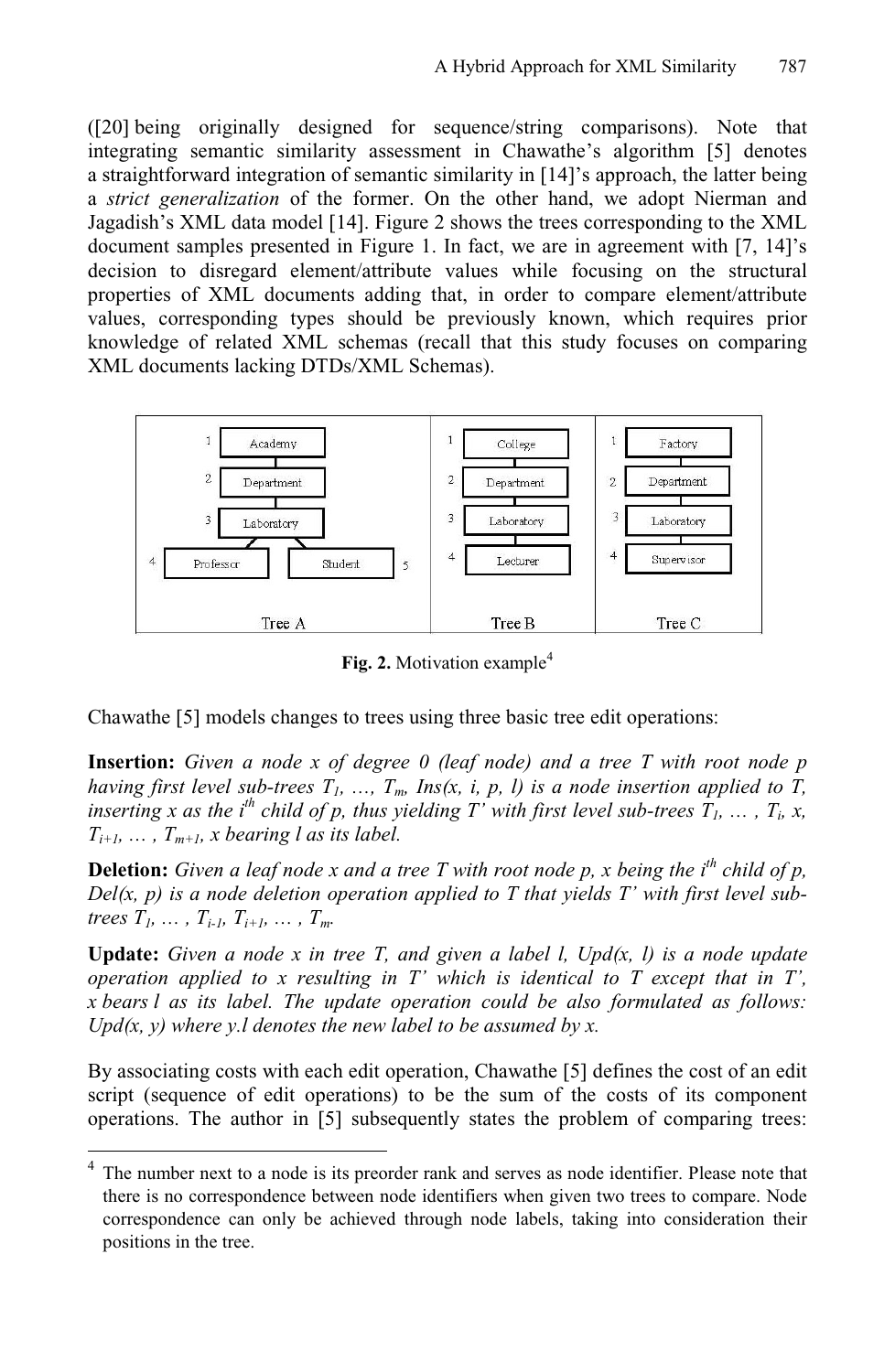*Given two rooted, labeled, ordered trees A and B, find a minimum cost edit script that transforms A to a tree that is isomorphic*<sup>5</sup> to B. Note that the distance value between two trees *A* and *B* denotes, in a roundabout way, the similarity between them (the smaller the distance between *A* and *B*, the more similar they are). Similarity measures based on edit (or metric) distance are generally computed as:

$$
Sim(A, B) = \frac{1}{1 + Dist(A, B)}
$$
(1)

On the other hand, a central question in most edit distance approaches is how to choose operation cost values. An intuitive and natural way has been usually used and consists of assigning identical costs to *insertion* and *deletion* operations ( $Cost_{Ins}$  =  $Cost<sub>Del</sub> = 1$ , as well as to *update* operations only when the newly assigned label is different from the node's current label  $(Cost_{Und}(a, b) = 1$  when  $a, l \neq b, l$ , otherwise when the labels are the same,  $Cost_{Upd} = 0$ , underlining that no changes are to be made to the label of node *a*). By applying the preceding Intuitive Cost Model (ICM), the edit distance between XML sample trees *A* and *B*, Dist*(A, B)*, following [5] ,would be equal to 3. It is the cost of the following edit script: Upd( $A[1]$ ,  $B[1]$ )*,* Upd( $A[4]$ ,  $B[4]$ )*,* Del*(A*[5], *A*[3])*.* The corresponding edit distance computations are shown in Table 1. The minimum-cost *ES* contribution to the edit distance computation process is emphasized in *bold* format. Note that an identical edit distance result is attained when comparing sample documents *A* and *C* (Dist $(A, C) = 3$ ).

|                                 | 0 | B[1]         | B[2]            | B[3]            | B[4]          |  |
|---------------------------------|---|--------------|-----------------|-----------------|---------------|--|
|                                 |   | (College, 0) | (Department, 1) | (Laboratory, 2) | (Lecturer, 3) |  |
|                                 |   |              |                 |                 |               |  |
| $A[1]$ ( <i>Academy</i> , 0)    |   |              |                 |                 |               |  |
| $A[2]$ (Department, 1)          |   |              |                 |                 |               |  |
| $A[3]$ ( <i>Laboratory</i> , 2) |   |              |                 |                 |               |  |
| $A[4]$ ( <i>Professor</i> , 3)  |   |              |                 |                 |               |  |
| $A[5]$ ( <i>Student</i> , 3)    |   |              |                 |                 |               |  |

**Table 1.** Computing minimum edit distance for XML trees A and B

As previously mentioned in the introduction, comparing sample documents *A*, *B* and *C*, via strict structural evaluation, yields identical similarity values (the semantics involved being disregarded):  $\text{Sim}(A, B) = \text{Sim}(A, C) = 1/(1+3) = 0.25$ 

Apparently, intuitive cost models (like the one used previously) do not affect the correctness of Chawathe's structural similarity algorithm [5]. However, they fail to capture the semantics of XML documents. In this study, we propose to complement the structure-based similarity algorithm, developed in [5], with a cost model integrating semantic assessment (IR semantic similarity) in the comparison process.

#### **3.2 Integrated Semantic and Structure Based Similarity Approach**

Apparently, intuitive cost schemes (like the one used previously) do not affect the correctness of the structural similarity algorithm. However, they fail to capture the

<sup>&</sup>lt;sup>5</sup> Two trees are said to be isomorphic if they are identical except for node identifiers [2].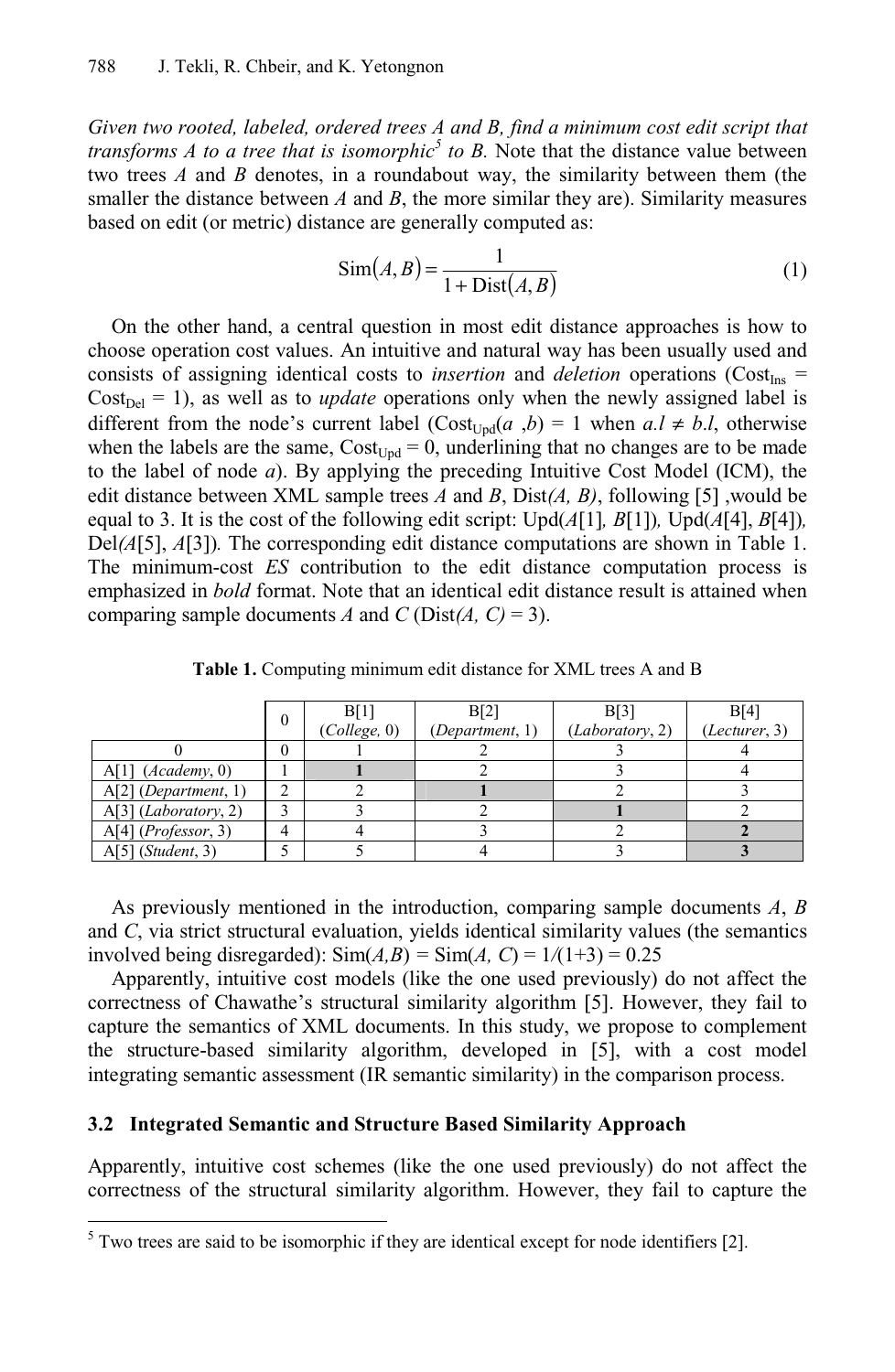semantics of XML documents. In this study, we propose to complement Chawathe's edit distance approach [5], with a cost scheme integrating semantic assessment.

**Semantic Similarity Measure.** Our investigation of the IR semantic similarity literature led us to consider Lin's similarity measure [11], in our XML comparison process. Lin's measure was proven efficient in evaluating semantic similarity. Its performance and theoretical basis are recognized and generalized by [12] to deal with hierarchical and non-hierarchical structures. Please bear in mind that our XML similarity process is not sensitive, in its definition, to the semantic similarity measure used. However, choosing a performing measure would yield better similarity judgment. Following Lin [11], the semantic similarity between two words (expressions) can be computed as follows:

$$
\text{Sim}_{\text{Sem}}(w_1, w_2) = \text{Sim}_{\text{Sem}}(c_1, c_2) = \frac{2 \log p(c_0)}{\log p(c_1) + \log p(c_2)}\tag{2}
$$

- $c_1$  and  $c_2$  are concepts, in a knowledge base of hierarchical structure (taxonomy), subsuming words  $w_1$  and  $w_2$  respectively
- $c_0$  is the most specific common ancestor of concepts  $c_1$  and  $c_2$
- − *p(c)* denotes the occurrence probability of words corresponding to concept *c*. It can be computed as the relative frequency:  $p(c) = \text{freq}(c) / N$ 
	- freq  $(c)$  =  $\sum$  count  $(w)$  $\sum_{\substack{\in \text{words}(c)}}$ = *w*∈ words(*c*  $c = \sum \text{count}(w)$ words freq  $(c)$  =  $\sum$  count  $(w)$ : sum of the number of occurrences, of words

subsumed by *c*, in a given corpus

*N*: total number of words encountered in the corpus

In information theory, the *information content* of a class or concept c is measured by the negative log likelihood *-*log  $p(c)$  [16, 12]. While comparing two concepts  $c_1$ and  $c_2$ , Lin's measure takes into account each concept's *information content*  $(\text{-log } p(c_1) + \text{-log } p(c_2))$ , as well as the *information content* of their most specific common ancestor  $(-\log p(c_0))$ , in a way to increase with commonality *(information*) *content* of  $c_0$ ) and decrease with difference (*information content* of  $c_1$  and  $c_2$ ) [11].

**Label Semantic Similarity Cost.** To take into account semantic similarity in XML comparisons, while utilizing the edit distance algorithm, we propose to vary operation costs according to the semantics of concerned nodes. While comparing XML sample documents *A-B* and *A-C* for example, the similarity evaluation process should realize that elements *Academy-College* have higher semantic similarity than *Academy-Factory.* Likewise, *Professor-Lecturer* have higher semantic similarity than *Professor-Supervisor*. Therefore, overall similarity Sim*(A, B)* should be of greater value vis-à-vis Sim*(A, C)*. Such semantic relatedness would be taken into consideration by varying operation costs as follows:

$$
Cost_{Sem\_Upd}(x, y) = 1 - Sim_{Sem}(x.l, y.l)
$$
\n(3)

The more the *initial* and the *replacing* node labels (*x.l* and *y.l* respectively) are semantically similar, the lesser the update operation cost, which transitively yields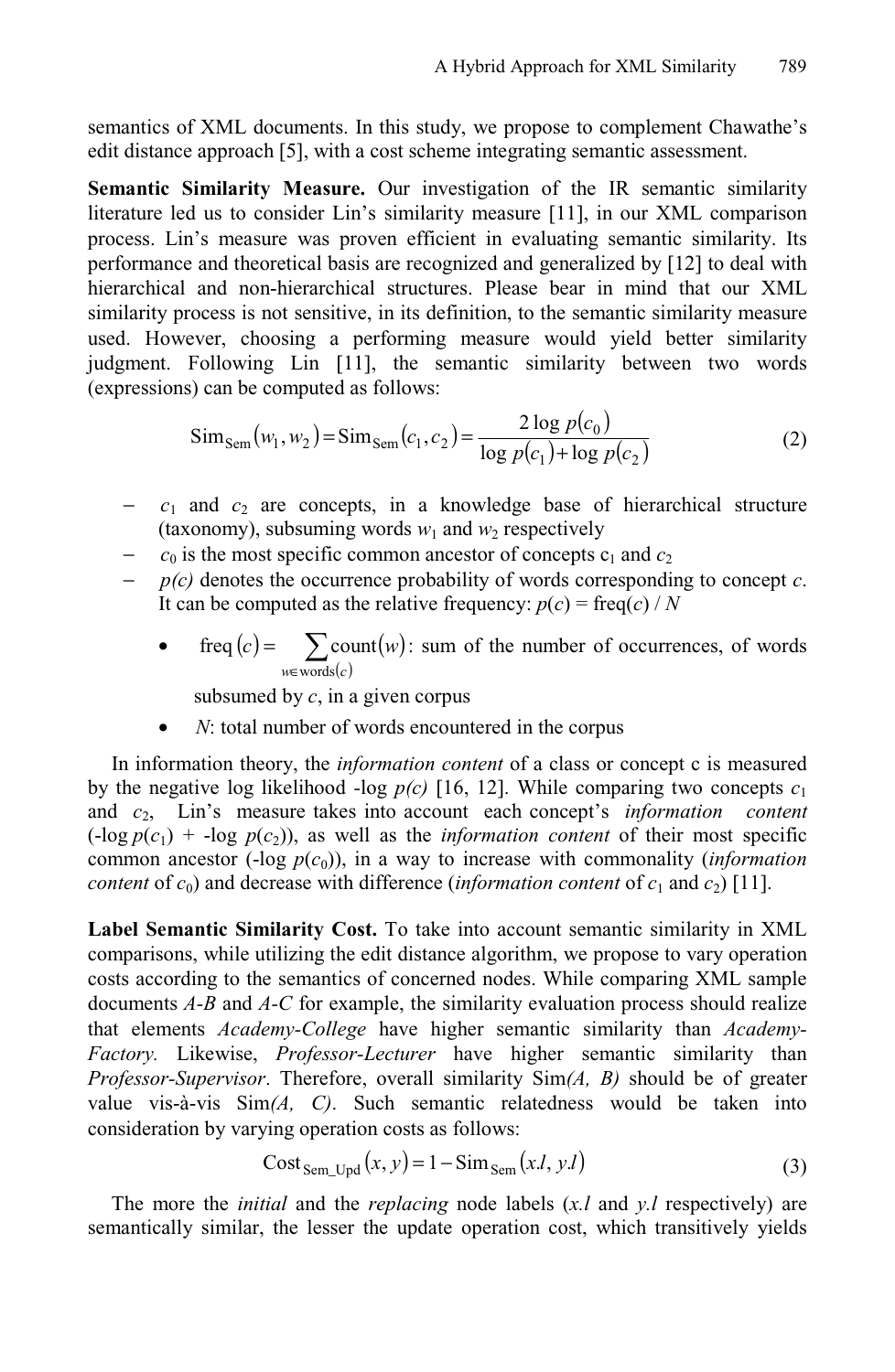a lesser minimum cost *ES* (higher similarity value). When labels are identical, semantic similarity is of maximum value,  $\text{Sim}_{\text{Sem}}(x, l, y, l) = 1$ , yielding  $\text{Cost}_{\text{Und}}(x, y) = 0$ (no changes to be made). When labels are completely different, semantic similarity is of minimum value,  $\text{Sim}_{\text{Sem}}(x, l, y, l) = 0$ , which brings us to  $\text{Cost}_{\text{Und}}(x, y) = 1$ .

Following the same logic, we consider varying insertion and deletion costs.

$$
CostSem_{\text{Lins}}(x, i, p, l) = 1 - SimSem(l, p, l)
$$
 (4)

$$
Cost_{Sem\_Del}(x, p) = 1 - Sim_{Sem}(x.l, p.l)
$$
 (5)

While inserting or deleting a node from an XML document, we evaluate semantic relatedness between the inserted/deleted node's label and the label of its ancestor in the document tree. The more an inserted/deleted node label is semantically similar to its ancestor node label, the lesser the insertion/deletion operation cost, which transitively yields a lesser cost *ES* (higher similarity value). When labels are identical or completely different, insertion/deletion costs would be equal to 0 or 1, respectively<sup>6</sup> (as with the update operation). Such semantic assessments would reflect semantic relatedness between inserted/deleted nodes and their context, in the XML document, affecting overall similarity accordingly.

Furthermore, our investigation of semantic similarity, in XML documents, led us to consider varying operation costs with respect to node depth.

**Node Depth Cost.** Node depth consideration in XML document comparison is not original in the literature. Zhang *et al.* [24] have already addressed the issue. Following [24], editing the root node of an XML tree would yield significantly greater change than editing a leaf node. Notionally, as one descends in the XML tree hierarchy, information becomes increasingly specific, consisting of finer and finer details, its affect on the whole document tree decreasing accordingly. For example, consider the XML sample tree *A* in Figure 2. Editing node  $A[1]$  ( $A[1]$ .*l* = Academy) by changing its label to Hospital, would semantically affect tree *A* a lot more than deleting node  $A[4]$  ( $A[4]$ , $l =$  Professor), changing  $A$ 's whole semantic context. Therefore, it would be relevant to vary operation costs following node depths, assuming that operations near the root node have higher impact than operations further down the hierarchy. The following formula, adapted from [24], could be used for that matter:

$$
CostDepth_0p(x) = \frac{1}{(1 + x.d)}
$$
 (6)

− 0*p* is an insert, delete or update operation

j

*x.d* is the depth of the node considered for insertion, deletion or updating

The preceding formula assigns unit cost  $(=1, \text{maximum cost})$  when the root node is considered and yields decreasing costs when moving downward in the hierarchy.

<sup>6</sup> In this study, we assume that an XML node and its ancestor cannot have identical labels. However, such cases this will be addressed in future work.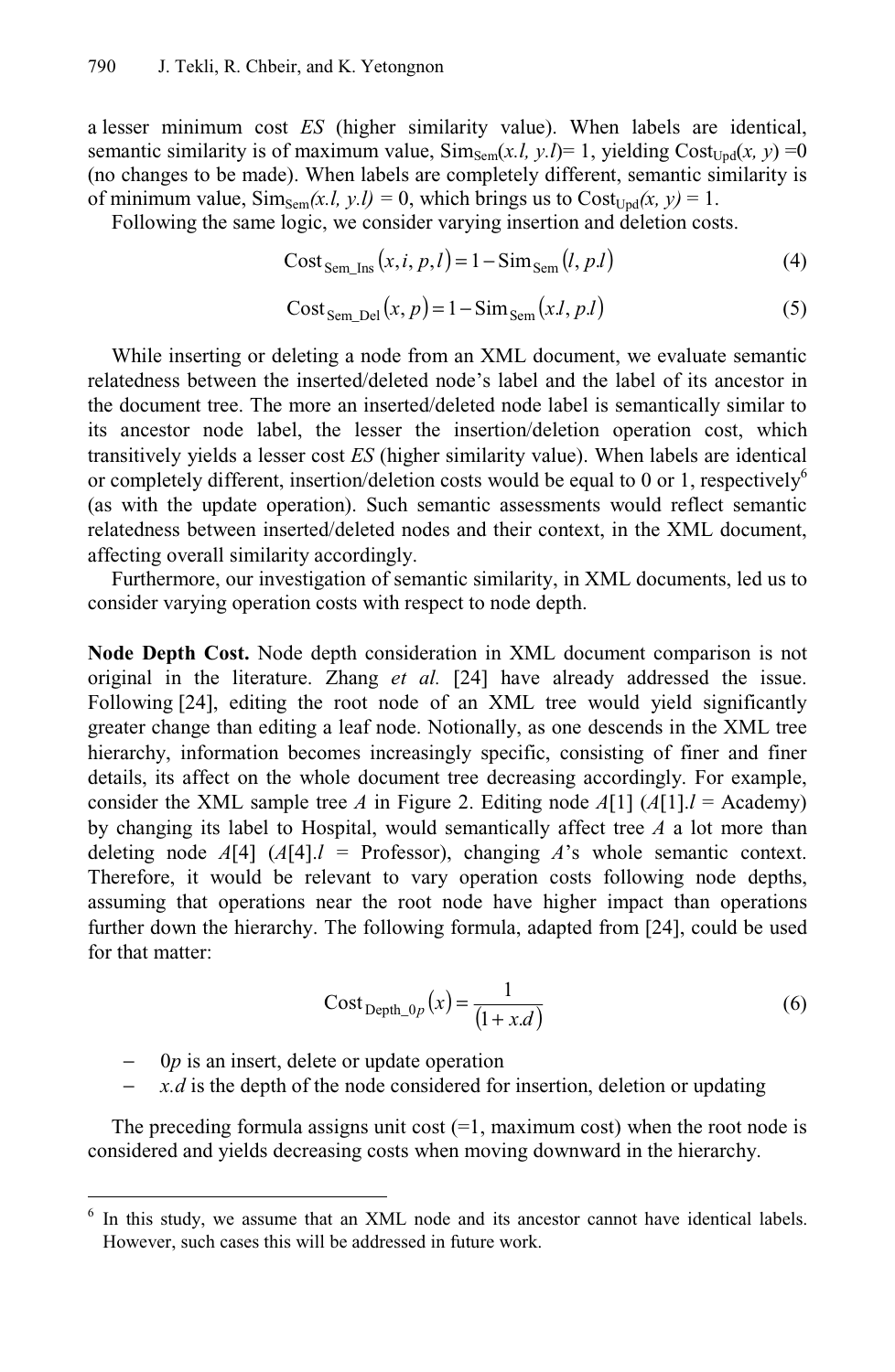**Semantic Cost Model (SCM).** In order to take into account semantic meaning while comparing XML documents, we propose to complement Chawathe's edit distance algorithm [5], with the following cost model:

$$
Cost_{0p}(x, y) = Cost_{Sem\_0p}(x, y) \times Cost_{Depth\_0p}(x)
$$
 (7)

− *Op* designates an insertion, deletion or update operation

The results attained by applying the semantic cost model to compare sample XML documents *A*, *B* and *C* are shown in tables 2 and 3. Note that semantic similarity values between node labels were estimated using Lin's measure [11] (applied on an independently constructed corpus and taxonomy), and are reported in Table 4*.*

**Table 2.** Computing edit distance, via our SCM, for XML sample trees *A* and *B*

|                                | $\theta$ | B[1]         | B[2]            | B[3]            | B[4]          |  |
|--------------------------------|----------|--------------|-----------------|-----------------|---------------|--|
|                                |          | (College, 0) | (Department, 1) | (Laboratory, 2) | (Lecturer, 3) |  |
|                                |          |              |                 | 1.8333          | 2.0833        |  |
| $A[1]$ ( <i>Academy</i> , 0)   |          | 0.1148       | 0.5365          | 0.8205          | 0.9824        |  |
| $A[2]$ (Department, 1)         | 1.4217   | 0.5365       | 0.1148          | 0.1425          | 0.3413        |  |
| A[3] (Laboratory, 2)           | .4494    | 0.5642       | 0.1425          | 0.1148          | 0.3172        |  |
| $A[4]$ ( <i>Professor</i> , 3) | 1.651    | 1.7658       | 0.3441          | 0.3164          | 0.163         |  |
| $A[5]$ ( <i>Student</i> , 3)   | .8466    | 1.9614       | 0.5397          | 0.512           | 0.3586        |  |

|                                | $\Omega$ | B[1]<br>(Factory, 0) | B[2]<br>(Department, 1) | B[3]<br>(Laboratory, 2) | B[4]<br>(Supervisor, 3) |
|--------------------------------|----------|----------------------|-------------------------|-------------------------|-------------------------|
|                                |          |                      |                         | 1.8333                  | 2.0833                  |
| $A[1]$ ( <i>Academy</i> , 0)   |          | 0.8581               | 1.2798                  | 1.5638                  | 1.7813                  |
| $A[2]$ (Department, 1)         | 1.4217   | 1.2798               | 0.8581                  | 0.8858                  | 1.0894                  |
| A[3] (Laboratory, 2)           | 1.4494   | 1.3075               | 0.8858                  | 0.8581                  | 1.0647                  |
| $A[4]$ ( <i>Professor</i> , 3) | 1.651    | 1.5091               | 1.0874                  | 1.0597                  | 1.0673                  |
| $A[5]$ ( <i>Student</i> , 3)   | 1.8466   | 1.7047               | 1.283                   | 1.2553                  | 1.2628                  |

**Table 4.** Word semantic similarities, computed following Lin's measure [11]

| Word pairs |            | $Sim_{Lin}$ | Word pairs              |            | $Sim_{Lin}$ |
|------------|------------|-------------|-------------------------|------------|-------------|
| Academy    | College    | 0.8851      | Professor<br>Department |            | 0.2083      |
| Academy    | Department | 0.1566      | Department              | Student    | 0.2367      |
| Academy    | Factory    | 0.1419      | Department              | Supervisor | 0.1857      |
| Academy    | Laboratory | 0.1481      | Factory                 | Laboratory | 0.1963      |
| Academy    | Lecturer   | 0.3521      | Factory                 | Lecturer   | 0.1803      |
| Academy    | Professor  | 0.3563      | Factory                 | Professor  | 0.1831      |
| Academy    | Student    | 0.3876      | Factory                 | Student    | 0.2047      |
| Academy    | Supervisor |             | Factory                 | Supervisor | 0.4672      |
| College    | Department | 0.1566      | Laboratory              | Lecturer   | 0.1903      |
| College    | Factory    | 0.1419      | Laboratory              | Professor  | 0.1935      |
| College    | Laboratory | 0.1481      | Laboratory              | Student    | 0.2177      |
| College    | Lecturer   | 0.3521      | Laboratory              | Supervisor | 0.1738      |
| College    | Professor  | 0.3563      | Lecturer                | Professor  | 0.807       |
| College    | Student    | 0.3876      | Lecturer                | Student    | 0.5028      |
| College    | Supervisor | 0.1297      | Lecturer                | Supervisor | 0.1611      |
| Department | Factory    | 0.2117      | Professor               | Student    | 0.5114      |
| Department | Laboratory | 0.9169      | Professor<br>Supervisor |            | 0.1633      |
| Department | Lecturer   | 0.2047      | Student                 | Supervisor | 0.1803      |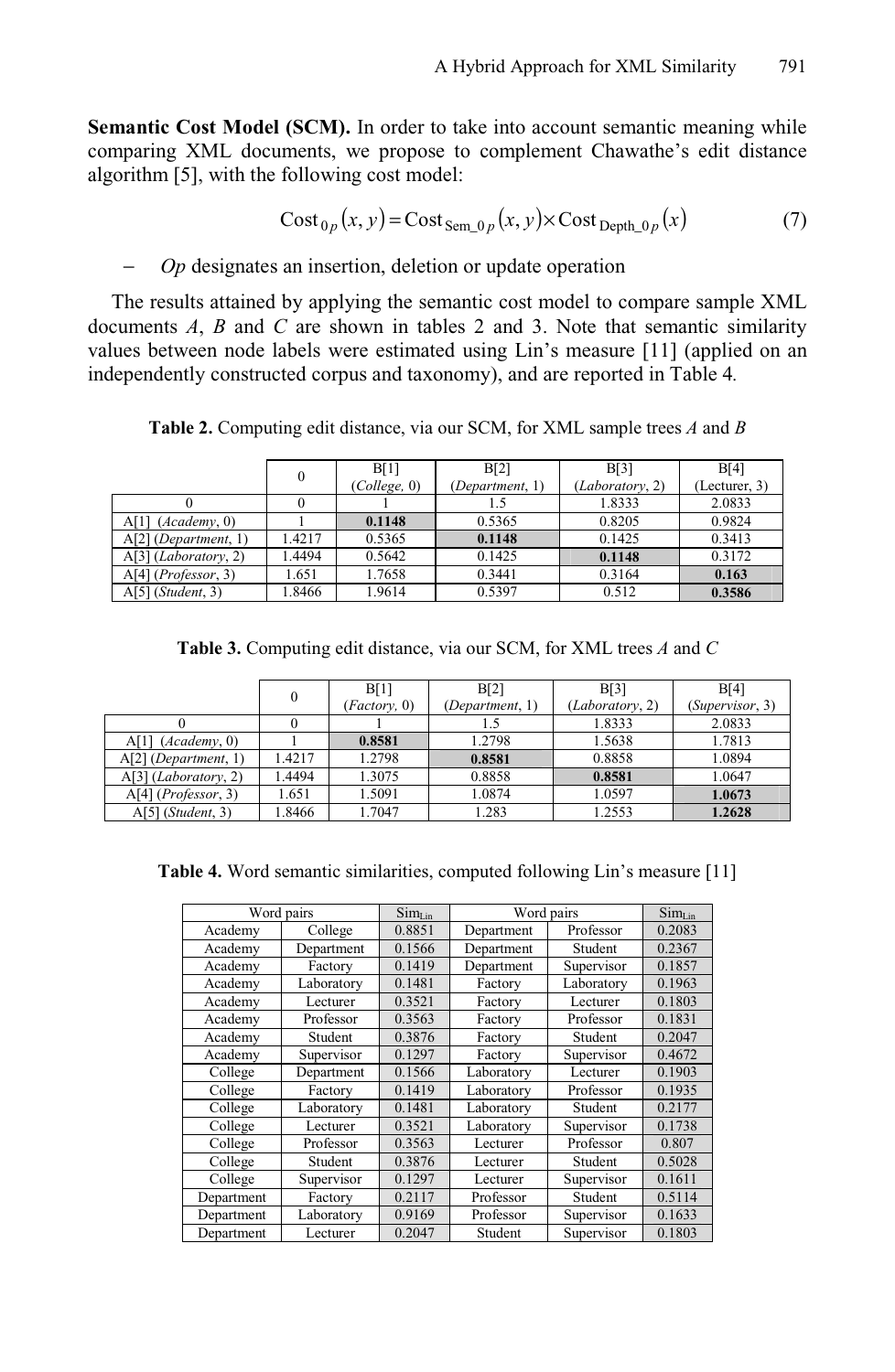By applying our SCM, the edit distances computed between pairs *A-B* and *A-C* are no longer identical (in comparison with the intuitive cost scheme):

- $\text{Sim}_{\text{SCM}}(A, B) = 1 / 1 + \text{Dist}_{\text{SCM}}(A, B) = 0.7361$ ; having  $\text{Dist}_{\text{SCM}}(A, B) =$ 0.3586
- $\text{Sim}_{SCM}(A, C) = 1 / 1 + \text{Dist}_{SCM}(A, C) = 0.4418$ ; having  $\text{Dist}_{SCM}(A, C) =$ 1.2628

Considering semantic relatedness, in the comparison process, reflects the fact that sample documents *A* and *B* are more similar than *A* and *C* (Sim<sub>SCM</sub> $(A, B)$ )  $\text{Sim}_{\text{SCM}}(A, C)$ , in spite of sharing identical structural similarities.

Our SCM, used with a structure-based (edit distance) similarity algorithm, seems to capture semantic meaning effectively, while comparing XML documents.

## **4 Experimental Evaluation**

### **4.1 Prototype**

To validate our approach, we have implemented (using C#) a prototype, entitled "XML SS Similarity", encompassing a v*alidation component*, verifying the integrity of XML documents, and an *edit distance component* undertaking XML similarity computations following the algorithm adopted in our study. In addition, a *synthetic XML data generator* was also implemented in order to produce sets of XML documents based on given DTDs. The synthetic XML generator accepts as input: a DTD document and a MaxRepeats<sup>7</sup> value designating the maximum number of times a node will appear as child of its parent (when \* or + options are encountered in the DTD). Furthermore, a *taxonomic analyzer* was also introduced so as to compute semantic similarity values between words (expressions) in a given taxonomy. Our *taxonomic analyzer* accepts as input a hierarchical taxonomy *HT* and corresponding corpus-based word occurrences. Consequently, concept frequencies are computed and, thereafter, used to compute semantic similarity between pairs of nodes in *HT*.

### **4.2 Experimental Results**

l

Various experiments were conducted in order to test the performance of our integrated similarity model. Real and generated (synthetic) XML documents as well as a number of hierarchical taxonomies where considered. In the following, we present the results attained using synthetic XML documents (cf. Figure 3) and a WordNet<sup>8</sup>-based hierarchical taxonomy comprising of 677 nodes.

In this experiment, we evaluate our model's efficiency by assessing similarity results to the *a priori* know DTDs (inducing document sets). Therefore, average

<sup>7</sup> A greater MaxRepeats value underlines a greater variability when + and \* are encountered.

<sup>&</sup>lt;sup>8</sup> WordNet is an online lexical reference system (taxonomy), developed by a group of researchers at Princeton University NJ USA, where nouns, verbs, adjectives and adverbs are organized into synonym sets, each representing a lexical concept [13].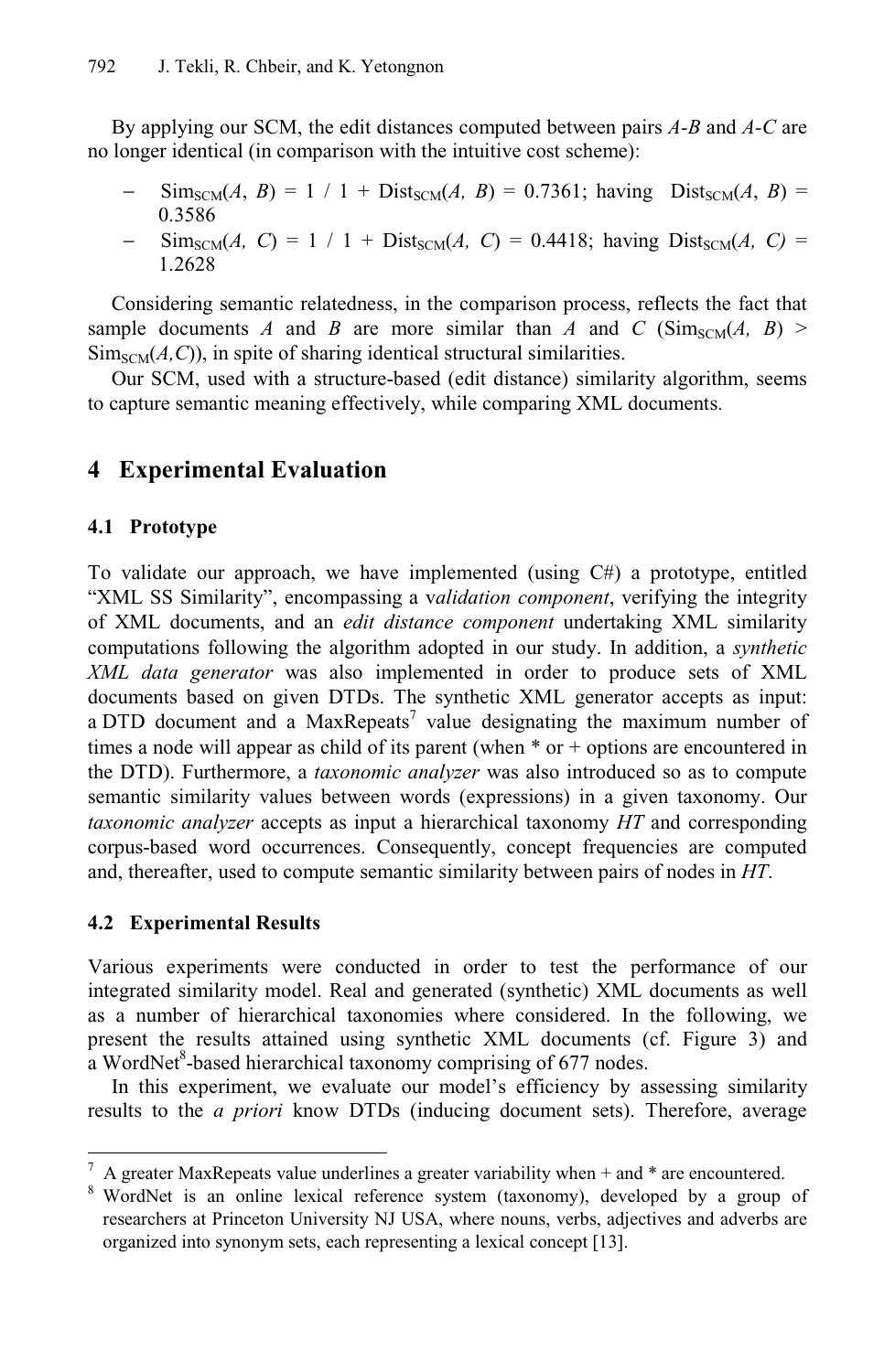

**Fig. 3.** DTDs inducing sets of synthesized XML documents

l

**Table 5.** Intuitive cost model (ICM) **Table 6.** Semantic Cost Model (SCM)

|                | ΩI     | $\mathbf{C}$<br>⊿ت | S3     |           | c<br>$\mathbf{D}$ | $\mathbf{C}$<br>⊿ت | S3     |
|----------------|--------|--------------------|--------|-----------|-------------------|--------------------|--------|
| C <sub>1</sub> | 0.5885 | 0.0951             | 0.0982 | C11<br>OІ | 0.8877            | 0.3403             | 0.3325 |
| S2             | 0.0951 | 0.1515             | 0.0945 | S2        | 0.3403            | 0.4392             | 0.3363 |
| S <sub>3</sub> | 0.0982 | 0.0945             | 0.4110 | S3        | 0.3325            | 0.3363             | 0.6400 |

interset and intra-set<sup>9</sup> similarities are depicted in a matrix where element  $(i, j)$ underscores the average similarity value corresponding to every pair of distinct documents belonging to sets  $S_i$  (DTD<sub>*i*</sub>) and  $S_i$  (DTD<sub>*i*</sub>). Results<sup>10</sup> are reported in two matrixes, corresponding to the intuitive cost model and to our SCM:

First of all, results show that our SCM produces relatively higher similarity values, underlining similarities (of semantic nature) that were undetected using the ICM. On the other hand, a straight distinction between documents belonging to a set and others outside that set is attained with our SCM, as with the ICM (comparing highlighted values, in tables 5 and 6, to remaining values). Furthermore, our SCM captures semantic affinities between documents belonging to different sets. For instance, a relatively higher average similarity degree is attained between sets  $S_1$  and  $S_2$ (0.3403 - DTDs 1 and 2 revealing similar semantic content), in comparison with *S*<sup>1</sup> and  $S_3$  (0.3325), the average similarity value between  $S_1/S_2$  (ICM: 0.0951) being lesser than that of  $S_1/S_3$  (ICM: 0.0982) using the ICM.

Nonetheless, the improved structural/semantic similarity results aren't attained without affecting overall time complexity. In brief, our complexity tests show that the time to compute similarity grows in an almost perfect linear fashion, when using the classic ICM (complexity of Chawathe's classic edit distance approach [5]). However, when introducing our SCM, it incrementally shifts towards a polynomial (quadratic) function, following the growing number of taxonomic nodes involved (detailed complexity results are omitted due to spatial constraints).

 $9$  Intra-set average similarities are computed between documents of the same set  $S_i$ , reported as  $(i, i)$  values in the similarity matrix. Remaining  $(i, j)$  values correspond to intra-set average

similarities, computed between documents belonging to sets  $S_i$  and  $S_j$ .<br><sup>10</sup> In this experiment, we generated synthetic XML documents with MaxRepeats = 10.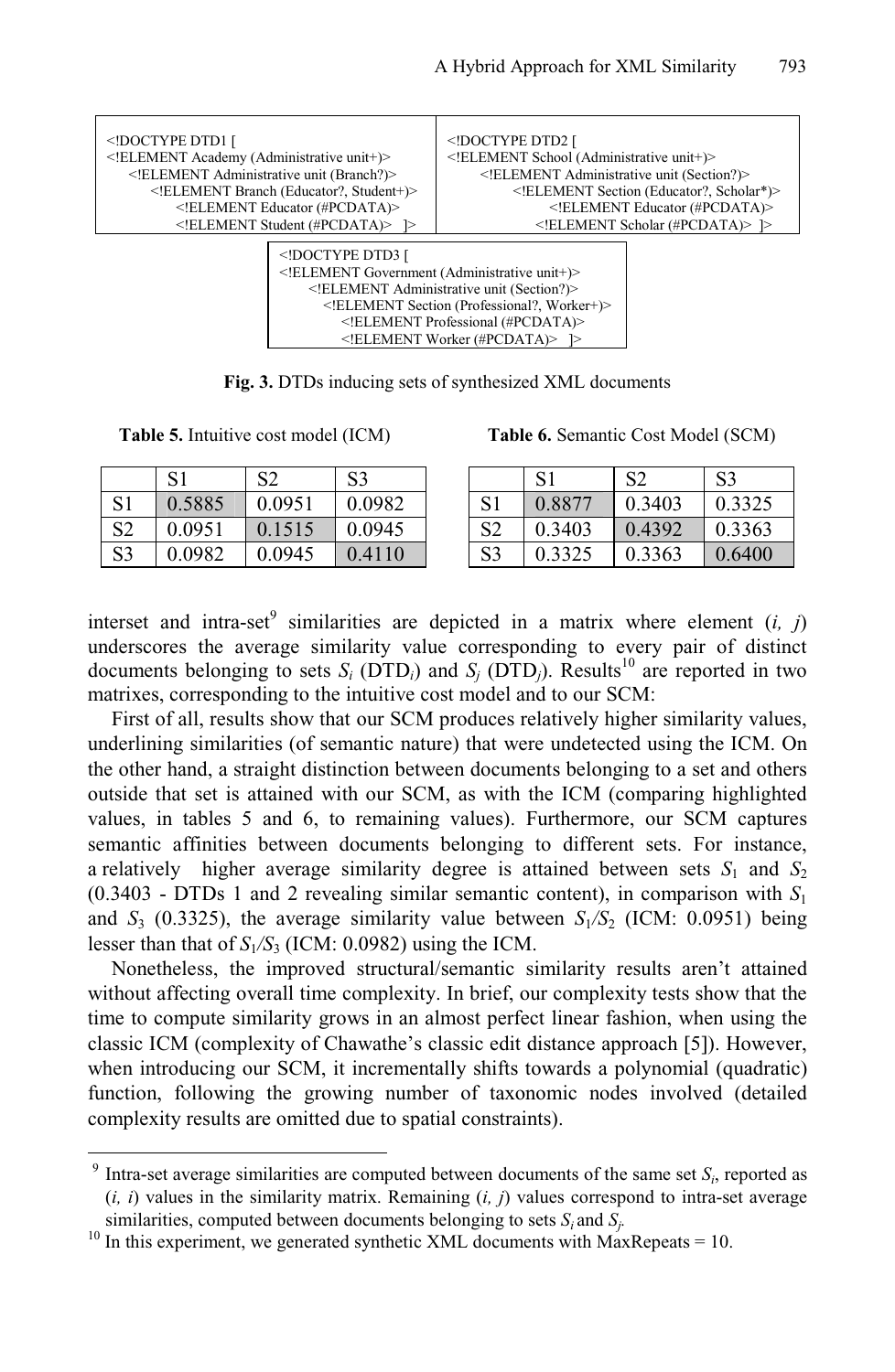### **5 Conclusion and Future Work**

In this paper, we proposed an integrated semantic and structure based XML similarity approach, taking into account the semantic meaning of XML element/attribute labels in XML document comparison. To our knowledge, this is the first attempt to combine edit distance structural similarity computations with IR semantic similarity assessment, in an XML (structured data) context. Experimental results confirmed the positive impact of semantic meaning on XML similarity values, and reflected its heavy impact regarding complexity.

Future directions include exploiting semantic similarity to compare, not only the structure of XML documents (element/attribute labels), but also their information content (element/attribute values). In such a framework, XML Schemas seem unsurpassable, underlining element/attribute data types, required to compare corresponding element/attribute values. The semantic complexity problem will also be tackled in upcoming studies.

### **References**

- 1. Aho, A., Hirschberg, D., and Ullman J.: Bounds on the Complexity of the Longest Common Subsequence Problem. Journal of the Association for Computing Machinery **23**  1 (January 1976) 1-12
- 2. Bertino, E., Guerrini, G., Mesiti, M., Rivara, I. and Tavella, C.: Measuring the Structural Similarity among XML Documents and DTDs. Technical Report, University of Genova (2002) http://www.disi.unige.it/person/MesitiM
- 3. Bertino, E., Guerrini, G., and Mesiti, M.: A Matching Algorithm for Measuring the Structural Similarity between an XML Documents and a DTD and Its Applications. Elsevier Computer Science **29** 2004 23-46
- 4. Chawathe, S., Rajaraman, A., Garcia-Molina, H., and Widom, J.: Change Detection in Hierarchically Structured Information. In Proc. of the ACM Int. Conf. on Management of Data (SIGMOD), Montreal, Quebec, Canada (1996)
- 5. Chawathe, S.: Comparing Hierarchical Data in External Memory. In Proceedings of the Twenty-fth Int. Conf. on Very Large Data Bases (1999) 90-101
- 6. Cobéna, G., Abiteboul, S. and Marian, A.: Detecting Changes in XML Documents. In Proc. of the IEEE Int. Conf. on Data Engineering (2002) 41-52
- 7. Flesca, S., Manco, G., Masciari, E., Pontieri, L., and Pugliese, A.: Detecting Structural Similarities between XML Documents. In Proc. of WebDB 2002 (2002)
- 8. Jiang, J. and Conrath, D.: Semantic Similarity Based on Corpus Statistics and Lexical Taxonomy. In Proc. of the Int. Conf. on Research in Computational Linguistics (1997)
- 9. Lee, J.H., Kim, M.H. and Lee, Y.J.: Information Retrieval Based on Conceptual Distance in IS-A Hierarchies. Journal of Documentation **49** 2 (1993) 188-207
- 10. Levenshtein, V.: Binary Codes Capable of Correcting Deletions, Insertions and Reversals. Sov. Phys. Dokl. **6** (1966) 707-710
- 11. Lin, D.: An Information-Theoretic Definition of Similarity. In Proceedings of the 15th Int. Conf. on Machine Learning, Morgan Kaufmann Pub. Inc. (1998) 296-304
- 12. Maguitman, A.G., Menczer F., Roinestad H. and Vespignani A.: Algorithmic Detection of Semantic Similarity. In Proc. of the 14th Int. WWW Conference, Japan (2005) 107-116
- 13. Miller, G.: WordNet: An On-Line Lexical Database. Int. Journal of Lexicography (1990)